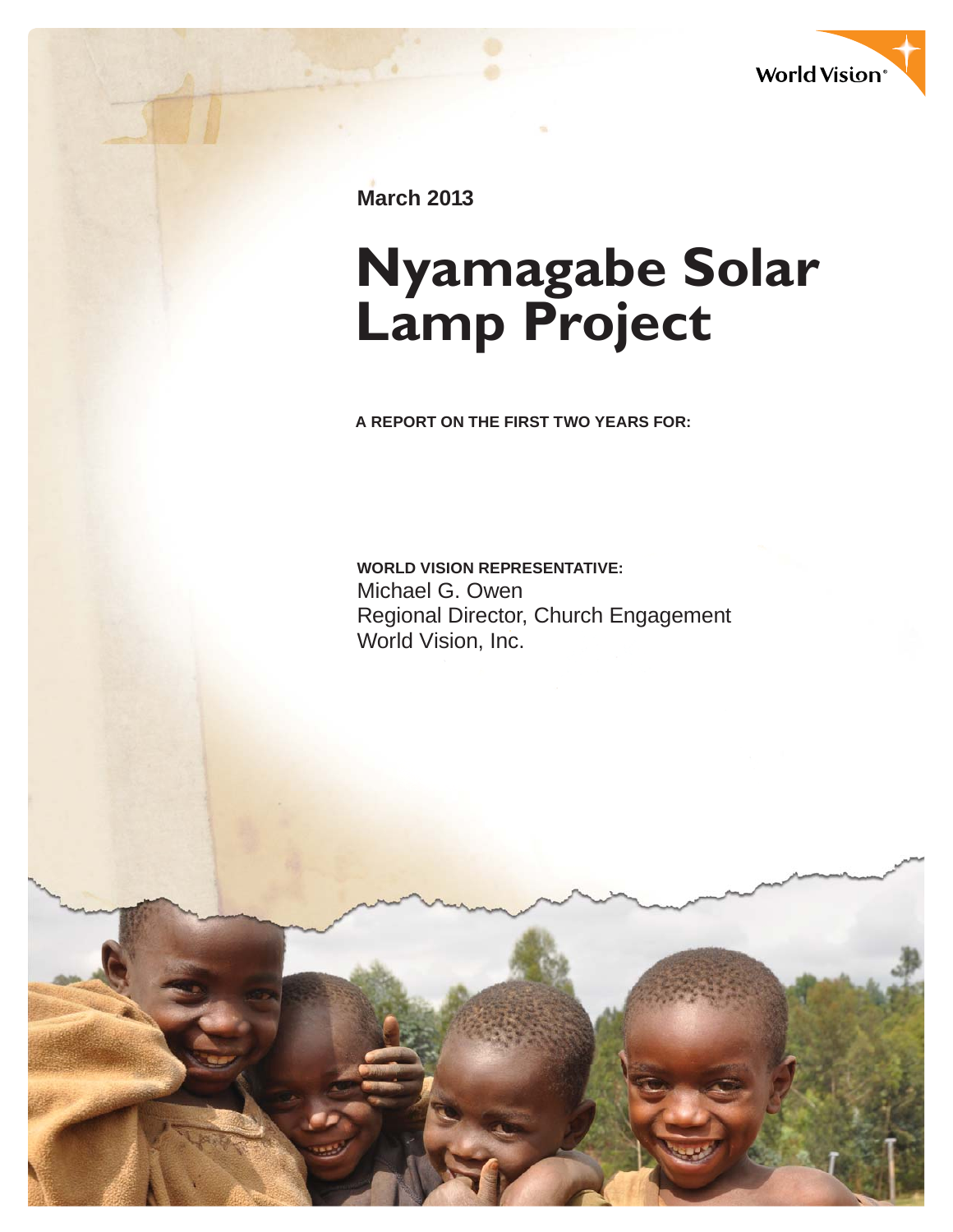**NYAMAGABE SOLAR LAMP PROJECT**

# **Table of contents**

- 1 Executive summary
- 1 Solar Lamp Project
	- The need to create light without electricity
	- Accountability and sustainability
	- Project awareness and promotion
- 3 Project progress in the first two years
	- Ensuring lasting gains
- 4 Thank you





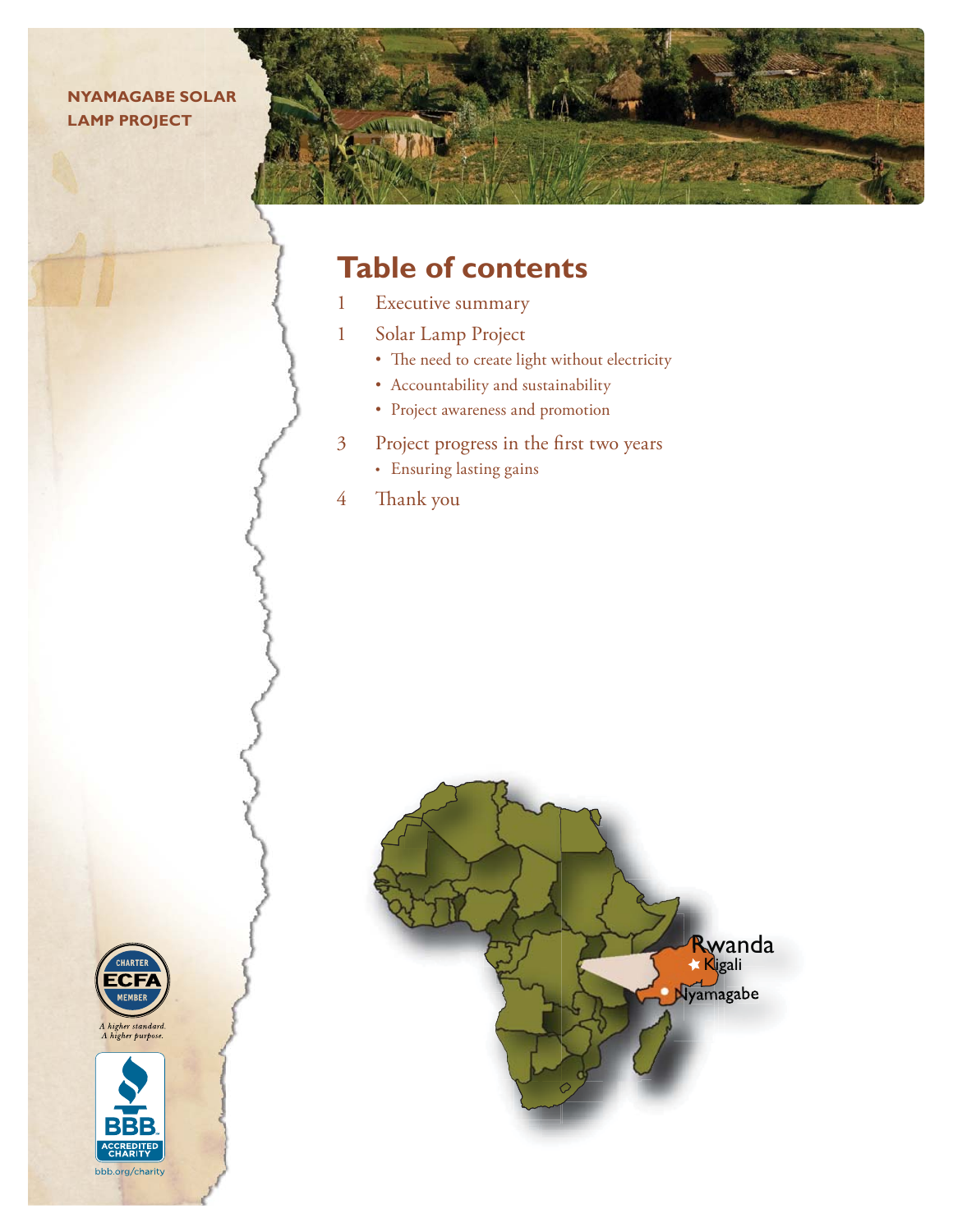# **NYAMAGABE SOLAR**

*Motivated by our faith in Jesus Christ, World Vision serves alongside the poor and oppressed as a demonstration of God's unconditional love for all people.*

# **LAMP PROJECT Executive summary**

Thanks to a partnership with the Christ Presbyterian Church community in Madison, Wisconsin and other visionary donors, rural Rwandan children are being helped to succeed in school by providing their families and their teachers with solar lamps. Contributions to date have provided 6,894 households with solar lamps, making it possible for eager students and dedicated teachers to read, study, and plan lessons at night—hours that otherwise would be essentially lightless and unproductive.

We are grateful for your prayers and your financial gifts to support vulnerable and impoverished Rwandan schoolchildren in their quest for learning and academic success. A quality education offers these young people a way out of poverty, paves the way for their future opportunities, and can be an effective catalyst in transforming their lives, their families, and their communities.

*Our vision for every child, life in all its fullness. Our prayer for every heart, the will to make it so.*

# **Solar Lamp Project**

The Solar Lamp Project in Rwanda started in Rwanda's Nyamagabe area development program (ADP) in fiscal year 2011 (October 2010 to September 2011). The following pages describe the project and what was accomplished during the first two years, thanks to your support.

### **The need to create light without electricity**

Less than two percent of people in Nyamagabe have access to electricity, and most rural schools have no electricity at all. The Rwandan government recently set a goal of 30 percent electrification by the year 2030. However, the reality for now is that a stable, reliable, and affordable electric grid is decades away for rural areas like Nyamagabe. In the absence of a power grid, rural households depend on candles, kerosene lamps, or coal to meet their lighting needs. These fuel-based lighting sources generate poor light quality, cause health problems, and result in high recurring expenditures—fuel costs consume close to 25 percent of household budgets.

Deadly fires ignited by candles and kerosene lamps are all too common. And the smoke, especially from crude homemade lamps, is a major cause of serious respiratory disease. Emphysema, asthma, and tuberculosis are common ailments in this community.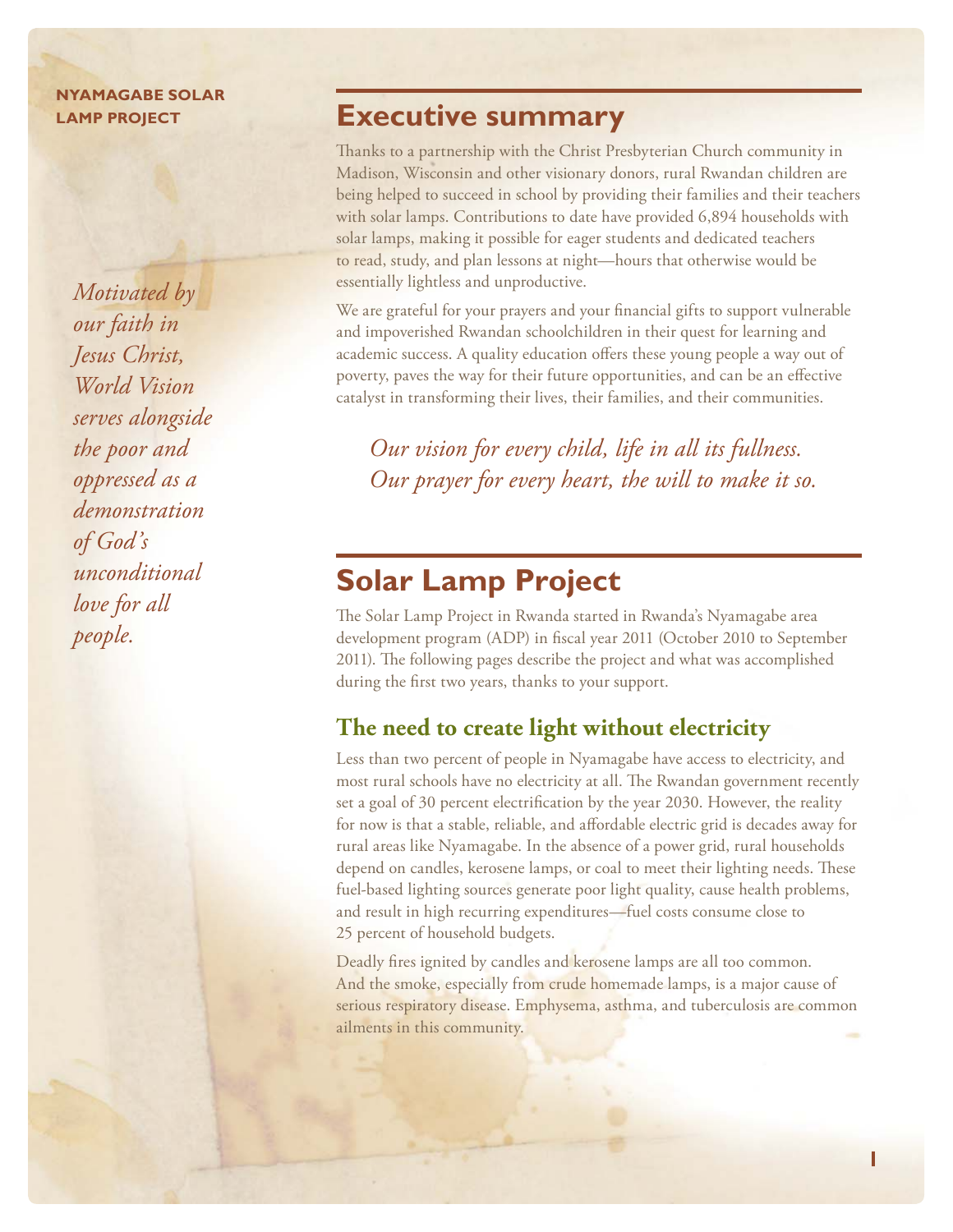#### **NYAMAGABE SOLAR LAMP PROJECT**

World Vision is a Christian humanitarian organization dedicated to working with children, families, and their communities worldwide to reach their full potential by tackling the causes of poverty and injustice. Motivated by our faith in Jesus Christ, we serve alongside the poor and oppressed as a demonstration of God's love for all people. World Vision was founded in 1950, and today we work in nearly 100 countries, serving millions of people regardless of religion, race, ethnicity, or gender.

Given the daunting obstacles to extending the power grid, development organizations have explored off -grid lighting approaches as a solution. In the last few years, a particularly practical product emerged: robust, affordable, solar-charged LED lamps for a low price. When compared to the costs of fuelbased lighting, the payback period for the solar-charged LED lamps is typically less than six months.

### **Accountability and sustainability**

Families who have purchased solar lamps are encouraged to form an accountability group, and each member signs a joint purchase agreement binding them to their group's repayment obligation. The goal is that families can hold each other accountable for timely payments, decreasing default rates. The purchase plan for one lamp is set at a weekly payment that equals approximately what a typical family would pay for fuel-based lighting. Families who can afford only a portion of the lamp cost are supported with discount vouchers, making it possible for all interested families to own a solar lamp. Because all families are purchasing the lamps (even those who use discount vouchers) their self respect is honored and there is pride of ownership in the lamps.

Each interested school creates a lighting committee to oversee the program. The leader of each accountability group gathers weekly payments from its members and submits the total payment to the lighting committee.

As an added incentive to complete payments for the lamps, 10 to 20 percent of the total payments can be given to the school for their own use, once the school has recovered all payments for the lamps. The community lamp payment funds can be used to help schools buy large solar panels for general electricity and lighting purposes. The remainder of the purchase money paid by the families is used to fund solar light projects at other schools.

The success and sustainability of this project depends on the level of partnership between World Vision and other stakeholders, including the Rwandan government, community members, distributors, and Christ Presbyterian Church, Madison. The Rwandan government and local leaders are very interested in supporting this initiative by subsidizing part of the cost of buying the lamps, removing import barriers such as taxes, promoting the benefits of solar-powered light to families, and assisting with security and protection against theft.

Additionally, they support the idea of scaling up the solar lamp project to other schools in the district, the region, and the rest of the country.

#### **Project awareness and promotion**

World Vision is using a variety of methods to demonstrate to families the educational, economic, and health and safety benefits of the solar lamps. Literature is sent home with schoolchildren to describe the lamps, the purchase and distribution program, and how to use the lamps. Demonstrations for interested families are held at the schools in the evening. Families are encouraged to take home a fully charged lamp for one night, to help them decide whether or not to buy it and participate in the project.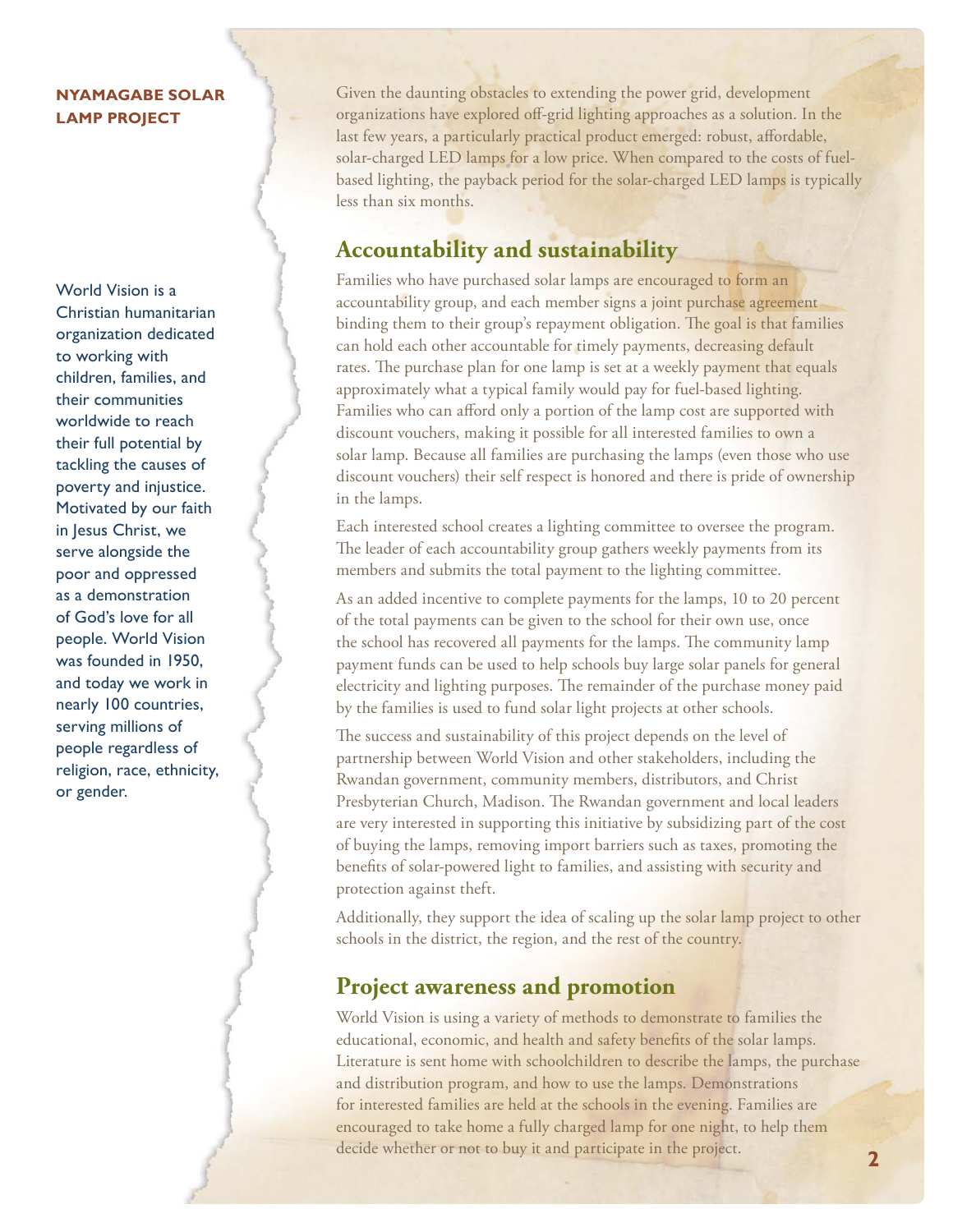# **NYAMAGABE SOLAR**

# **LAMP PROJECT Project progress in the first two years**

In fiscal 2011, the Solar Lamp Project was launched in Nyamagabe, a community where World Vision was uniquely positioned to build on its existing good relationship with the school system to implement this successful solar light distribution program through local schools.

We are happy to report to you that during fiscal years 2011 and 2012, the Solar Lamp Project distributed 6,894 solar lamps and accomplished the following in Nyamagabe in an effort to improve learning environments and school performance.

The use of solar lighting lamps at the household level has significantly improved the performance of children in primary and lower secondary school.

#### *Highlights:*

- Based on the data from Mulico School, 77 percent of students successfully passed the Lower Secondary National Examination 2011/2012, whereas 67 percent passed in 2010/2011. (District Report, 2012).
- Bwama Primary School shows that school performance has shifted from 64 percent for academic year 2011 to 88 percent for academic year 2012. (School Management Report, 2012).

Plan: Improve the household learning environment for 20 percent of Nyamagabe families.

*Accomplishment:* As a result of project activities, 22 percent of Nyamagabe households have an improved home learning environment.

*Plan:* Mobilize 400 community members (parents, teachers, solar lamp accountability group members) to be actively involved in the distribution, monitoring, and maintenance of solar lamps to improve school performance for students.

*Accomplishment:* 400 community members (parents, teachers, solar lamp accountability group members) are actively involved in the distribution, monitoring, and maintenance of solar lamps to improve school performance for students.

*Plan:* Equip 5,000 families with solar lamps.

*Accomplishment:* Equipped 6,894 families with solar lamps.

*Plan:* Ensure the sustainability and maintenance capacities of solar lamps for 2,500 Nyamagabe families.

*Accomplishment:* 2,500 families in Nyamagabe are using solar lamps with maintenance capacities.